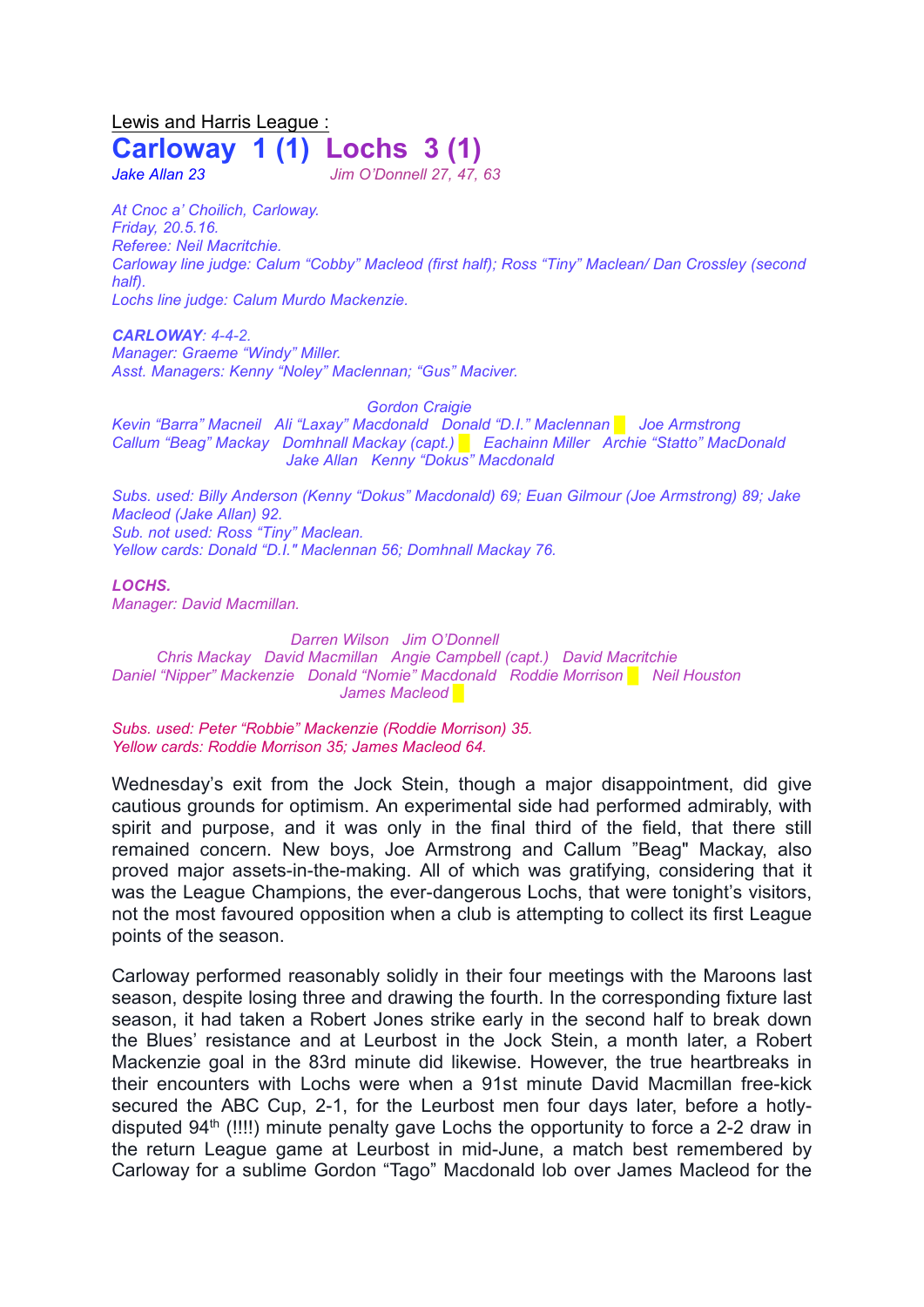Blues' second.

Tonight, of course, the suspended Dan Crossley and Cameron "Tiger" Macarthur were ineligible (as Crossley will be for next week's Coop quarter-final with Benbecula), but, thankfully, Eachainn Miller was fit to return in central midfield, between the captain and "Statto", so Kevin "Barra" Macneil was pulled further to the right and backwards behind Callum "Beag", to a right back/wing half role, similar to that often performed by "Laxay" on the left. Carloway still persevered with Allan and "Dokus" up front, albeit with the latter remaining deep, to solve their chronic inability to convert chances into goals, while there was a welcome re-appearance for former great, Billy Anderson, in the bull-pen, beside promising youngsters, Ross "Tiny" Maclean, Euan "Bernera" Gilmour, and Jake Macleod. Further good news for na Gormaich was the absence of perennial pains-in-the-neck, Peter and Robert Mackenzie, from the Maroons, plus ace striker Johnny Smith and midfield animateur/ striker, Robert Jones, though the remaining core "Nomie"/Morrison/"Nipper"/Macmillan/Campbell/O'Donnell - looked intimidating enough.

As ever, the game was marred by a gusty, unpredictable wind, which favoured neither side, as they grappled for early control of the centre. Both lines pushed high and the central third of the field became a crowded battlefield, though Carloway managed to establish a slight edge in the opening 25 minutes. However, despite the open spaces behind either defence, chances were nil till the 22nd minute when na Gormaich went ahead, with considerable assistance from the elements. "Nomie" and Morrison combined within their box to clear straight outwards a menacing cross from Callum "Beag", trying to pick out Allan in the centre. The ball came to "Dokus" 22 metres from goal, but his immediate connect was mishit rightwards and was curved outwards towards the bye-line. The Lochs back-line had moved out with the ball and there was a suggestion Allan and "Statto" might be offside, but the pacy "Beag" caught the ball anyway,10 metres from the line, and whipped it square across goal for an unmarked Allan to thunder it into the roof of the net (**1-0**).

Carloway immediately pushed to press their advantage, but were instantly punished on the counter-attack. "Nipper" and "Nomie" combined to push the ball outward for Campbell to lift the ball forward to the right, allowing Wilson to race on behind Armstrong and to the left of "Laxay". From the right edge of the Blues' box, as "D.I." and "Laxay" gravitated left to cover, Wilson fired a daisy-cutter shot/cross past the advancing Craigie's right. It might have crept inside the far post, but O'Donnell came steaming in, unmarked, from the left to make sure, from 10 metres (**1-1**).

A wind-driven Carloway didn't wilt. On the half-hour Miller once more picked out "Barra" moving down the right. He wall-passed with "Beag" and before "Nipper" could get his foot in, delivered a low, squared cross, 16 metres from the line. Morrison and Allan clashed in the centre, and the Carloway man managed to get his foot to it, as he fell backward, but Macleod pulled off an astounding save low to his left.

Na Gormaich continued to live dangerously at the back, pressuring right to exploit the pace of "Beag" against "Nipper", but it was the 37th minute before he escaped his marker again to send in yet another low cross, this time from 18 metres. Allan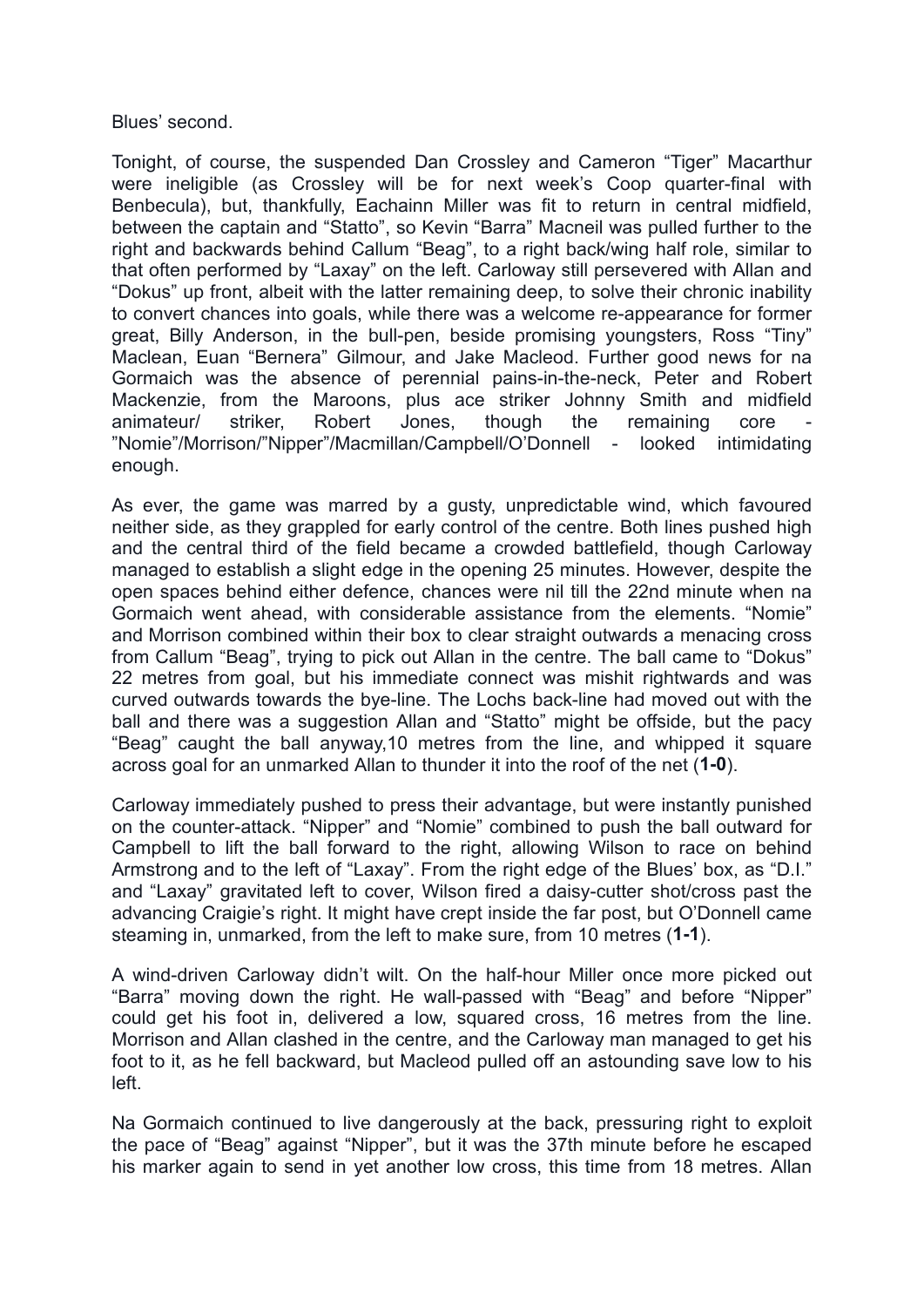again connected, but was blocked. "Dokus" followed up but, from 20 metres, he cleared the bar by a metre. In 40 minutes an up-and-under from "Dokus", to the right of the centre-line, sent Allan running between "Nomie" and Mackenzie, but Macleod came out to meet him and did enough, face-to-face, to make the striker toe-poke the ball wide of goal from 18 metres. The final chance of the half, two minutes into added-on time, saw a Macmillan corner from the Lochs' left being scrambled out by "D.I.", only to be driven in again by Campbell in the centre, 20 metres from goal. The ball broke left and O'Donnell first-timed it from 16 metres past Craigie, but it flashed across goal and two metres wide of Carloway's left-hand post.

## **Half-time: Carloway 1 Lochs 1**

It had been an open first-half with na Gormaich having more of the ball and the play but, generally, Lochs had been untroubled and looked increasingly dangerous breaking through a forward-pressing Blues' defence. There had been less action in the last third, in either half, than might be expected, given the high back-lines, no doubt due to the efficiency of both defences. However, the crucial centre of the park was still up for grabs, as Macmillan, Campbell, Miller, and Mackay strove for control.

It was a stalemate, although Lochs immediately disturbed this fine balance. In 46 minutes an early corner, on their right, landed perfectly for O'Donnell, 12 metres out in the centre, to half-jump and send the ball cleanly into the top of the net (**1-2**).

Whatever words of wisdom David Macmillan had come up with it at the interval had clearly hit the button as Lochs dictated play from the off, through Campbell, Macmillan, and Wilson. Another corner, in 55 minutes, this time from Macmillan on the Lochs' left was head-glanced inwards by O'Donnell 14 metres out by the near post, but "Laxay" managed to clear the ball away off the line.

On the hour it was Macritchie's turn to carry the ball to the edge of the area, having been supplied by Campbell on the centre line, but from the right edge of the box, he stroked the ball low and a metre outside Craigie's right-hand post. The Blues were struggling, as what had worked at Garrabost on the Wednesday wasn't cutting it tonight, and the formation became increasingly distorted to a fluid 3-5-1-1, exploited mercilessly by class acts like Macmillan and Angie Campbell.

In 62 minutes the game was, more or less, over. Yet another Macmillan corner from the Blues' right came winging over perfectly, curving in high across the assembled mass in the centre, and O'Donnell, lurking unmarked by the far post, did not even have to jump as he reverse-headed it home from 8 metres for his hat-trick (**1-3**).

A minute later Carloway had an immediate chance of redemption. A Miller diagonal from the centre-line freed Calum "Beag" down the right and as he progressed into the right of the Lochs box, he touched the ball inwards past the out-rushing keeper, only to be sent flying. However, Macleod redeemed himself by choosing correctly, and diving low to his left to block "Barra's" carefully-placed spot-kick.

As Lochs held, inviting Carloway to commit, opportunities got fewer for the Blues. A Macmillan free-kick on the Lochs' left, 22 metres from the bye-line, thundered against the wall, and was booted clear, before "Barra" had to back-track furiously to head back to "Van Der Sar" from the edge of the box, under pressure from Wilson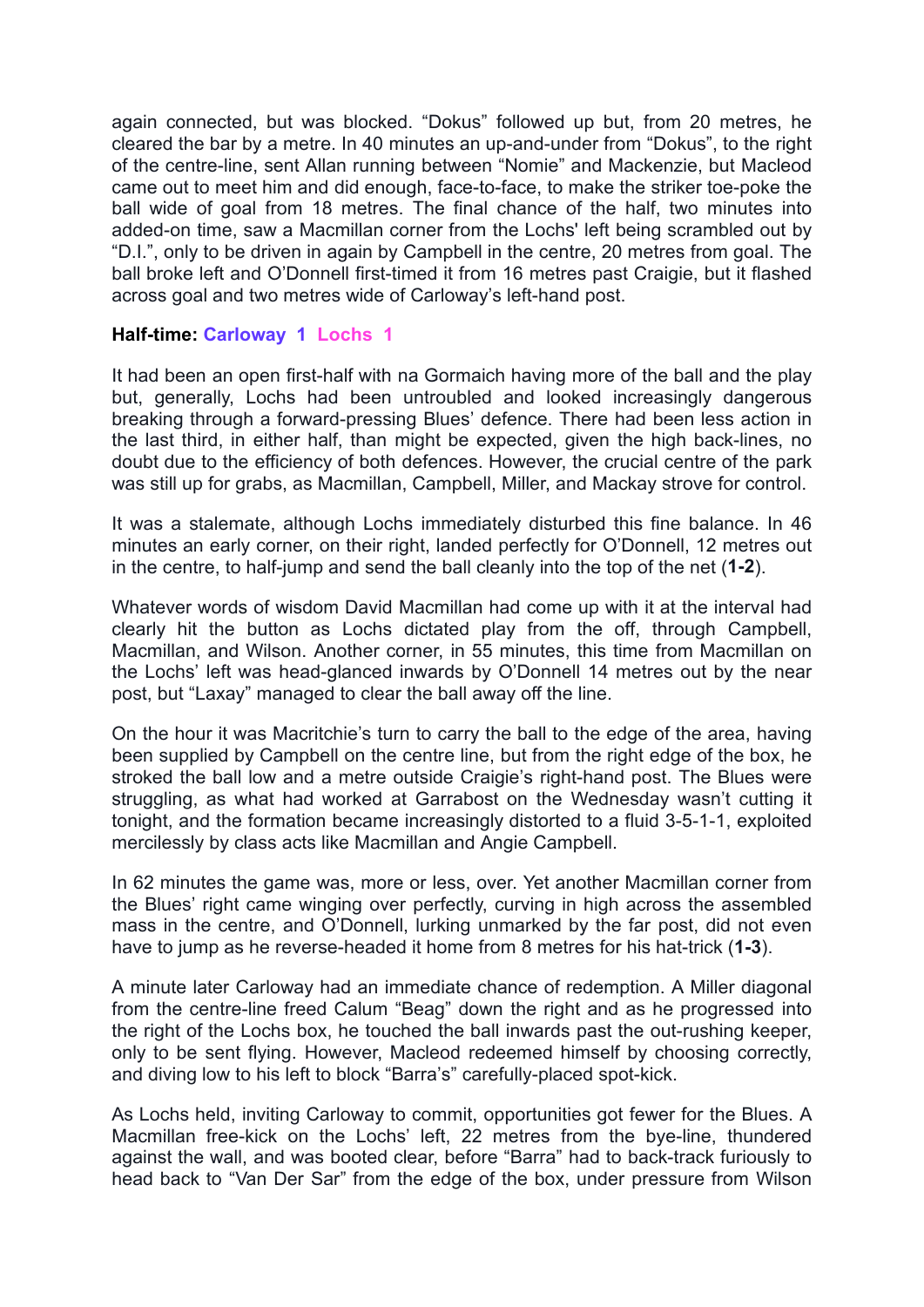who still did well to get a foot in to touch the running ball against Craigie.

Needs must when the devil drives. The introduction of Billy Anderson brought an instant co-ordination and creative imagination to central midfield, linking with Miller to initiate forward movement from a re-jigged front-line, Calum "Beag" going left, Allan right, and "Statto" in the centre. However, the chances still favoured the Maroons. Another Macmillan free-kick, from 20 metres in the centre, breached the wall but ran straight to Craigie. Five minutes later Lochs broke once more, when Mackenzie whipped the ball out to Campbell, who immediately sent O-Donnell clear on the left. He made the left edge of the box and as "Van Der Sar" approached, lifted the ball over him, but over the left side of the Carloway bar also.

In the third minute of added-on time, Carloway had their final chance of the night but were again thwarted by an excellent Macleod stop. An Anderson free-kick from the left side of the halfway line came in high to Mackay on the left of the Lochs' goal, 16 metres out, and he headed diagonally inward to the far post. "Statto" got his head to it, a metre out by the post, but Macleod somehow managed to block his point-blank header for a corner on his left.

## **Full-time: Carloway 1 (1) Lochs 3 (1)**

No one can really question the final result. In fact, it could have been worse, if "D.I" had been red-carded in the 56th minute for deliberate handball, although James Macleod was equally lucky to escape greater punishment for the penalty incident. So Carloway tried again. Failed again. Did they fail better? Not really, as the coordinated impetus that they displayed for a large part of the Point game was missing tonight, despite a promising start. This is surprising as one would think the reappearance of Eachainn Miller would have improved the mix.

Of course, the reason could be the quality of the opposition, as David Macmillan marshalled his back-line expertly, including young newcomer, David Houston, and still had time to link with midfield supremo, Angie Campbell, to supply quality balls to Jim O'Donnell on the left and Darren Wilson on the right. Domhnall Mackay was unable to establish his usual stonewall presence in the centre because of this and so Miller lacked his customary support.

Likewise, the back four missed their perpetual shield, and with "Barra" being asked to cover the entire right behind Calum "Beag", they frequently became a thin back three, not the best guard against incisive opponents like the Lochies. Arguably, the captain's best position is in central defence, as "D.I." and "Tiger" seem much more sure of themselves with him between them (how these two miss their teacher, "Gus"!!!), and this in turn frees "Laxay" up for the position he excels at, left-half.

Nevertheless, Joe Armstrong further enhanced his credentials tonight, under pressure as he often was, and Callum "Beag" contributed that pace and width, vital to success in this environment, despite the experienced "Nipper's" close attention (and Alec Lamb's at Garrabost). However, creation of goal-scoring chances still remains the central problem, despite the whole-hearted efforts of "Statto" and Jake Allan. The overview and creative contribution of Billy Anderson came too late to alter the outcome, but this is understandable, as, like "Dokus" and "Sqweg", fitness is a concern and the quality they provide has to be carefully rationed.